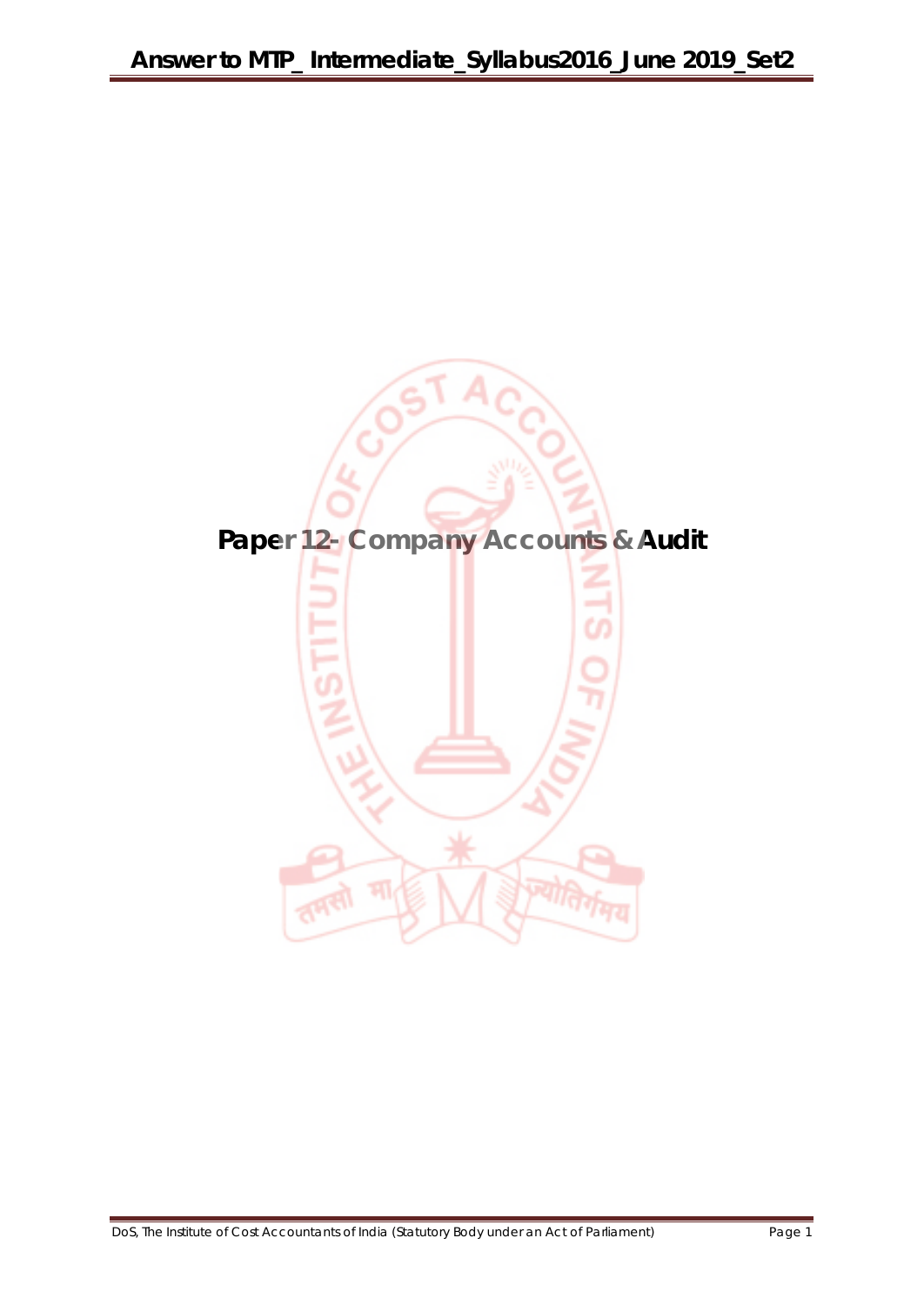### **Paper 12- Company Accounts & Audit**

**Full Marks: 100** Time allowed: 3 hours

#### **Section – A (Company Accounts)**

**Answer Question No. 1 and any three from Question Nos. 2,3,4 and 5.**

**1. (a) Choose the correct answer from the given four alternatives: [6x1=6]** 

- **(i)** Which of the following is/are long term source/s of finance?
	- **(A)** Issue of Shares
	- **(B)** Debentures
	- **(C)** Loans
	- **(D) All of the above**
- **(ii)** When a shareholder fails to pay calls, the company, if empowered by its articles, may the shares.
	- **(A) Forfeit**
	- (B) Surrender
	- (C) Buy-back
	- (D) None of the above

**(iii) a...** implies bank balance and other risk-free short term investments, and advances which are readily encashable.

- (A) Cash
- (B) **Cash Equivalent**
- (C) Cash Flow
- (D) None of the above
- **(iv)** A/an \_\_\_\_\_\_\_\_\_\_\_ holder has voting right.
	- (A) Debenture
	- (B) Preference Share
	- (C) **Equity Share**
	- (D) Both (A) and (B)
- **(v)** General Ledger of a Banking Company contains\_\_\_\_\_\_\_\_\_\_\_\_
	- (A) Control Accounts of all personal ledgers
	- (B) Profit and Loss Account
	- (C) Contra Accounts
	- (D) **All of the above**
- 

**(vi)** \_\_\_\_\_\_\_\_\_\_\_ \_\_\_\_\_\_\_\_\_\_\_is the currency of the primary economic environment in which the entity operates.

- (A) **Reporting Currency**
- (B) Foreign Currency
- (C) Closing Rate
- (D) None of the above
- **(b) Match the following items in Column 'A' with items shown in Column 'B': 1×4=4**

| Column 'A'       |  |  | Column 'B' |                                      |  |
|------------------|--|--|------------|--------------------------------------|--|
| Government Grant |  |  |            | A. Segment assets are 10 per cent or |  |
|                  |  |  |            | more of the total assets of all      |  |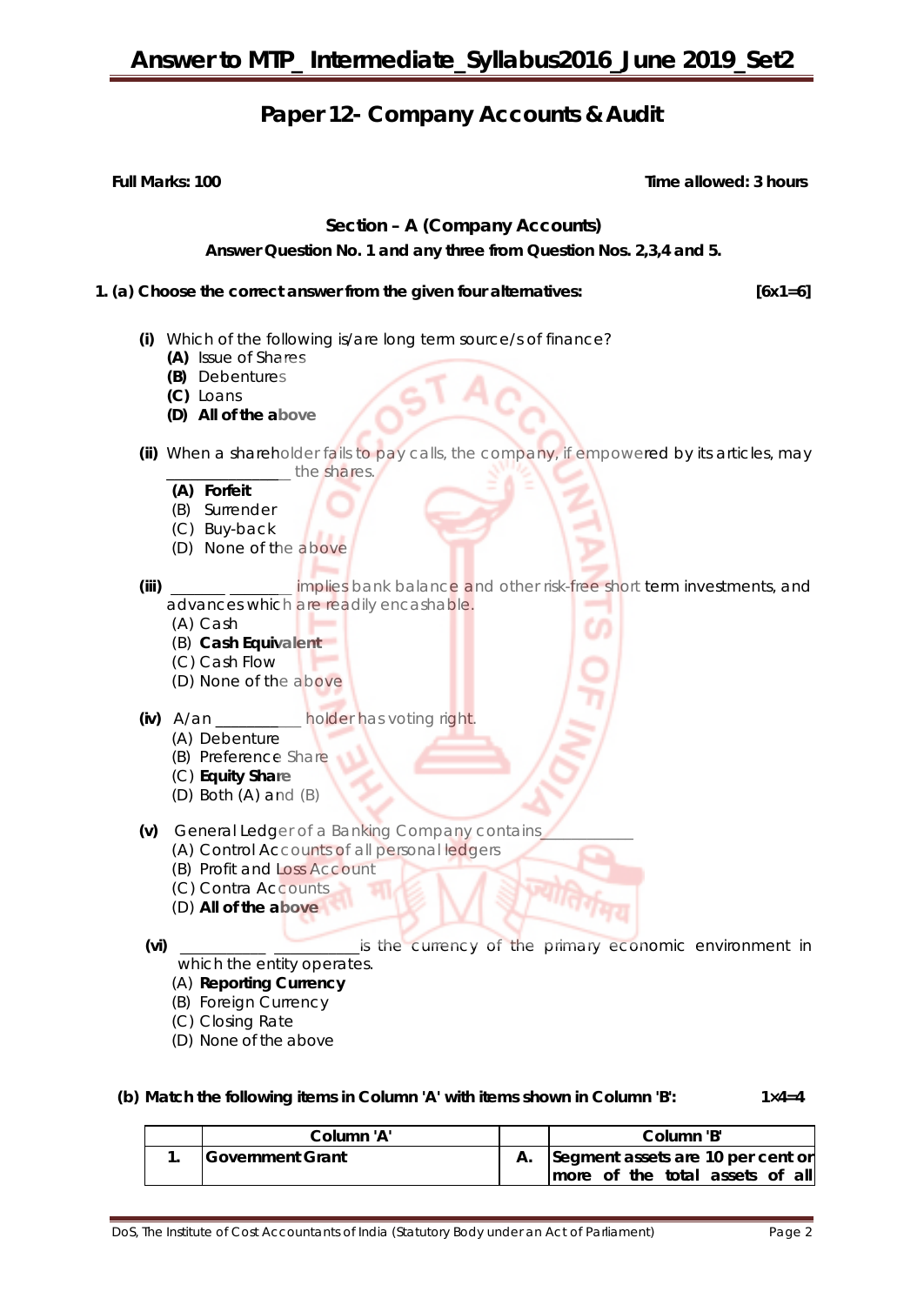|  |                    | segments                        |
|--|--------------------|---------------------------------|
|  | AS 15              | <b>Qualifying assets</b>        |
|  | AS 16              | <b>Post-employment benefits</b> |
|  | Reportable Segment | Assistance by government        |

#### **Answer:**

|    | Column 'A'              |    | Column 'B'                        |
|----|-------------------------|----|-----------------------------------|
|    | <b>Government Grant</b> | D. | Assistance by government          |
|    | AS 15                   |    | Post-employment benefits          |
| 3. | AS 16                   |    | Qualifying assets                 |
|    | Reportable Segment      | А. | Segment assets are 10 per cent or |
|    |                         |    | more of the total assets of all   |
|    |                         |    | segments                          |

**(c) State whether the following statements are True or False:** 1x4=4

- **(i) A operating lease is a lease that transfers substantially all the risks and rewards incidental to ownership of an asset.**
- **(ii) Segment result is Segment Expense less Segment Revenue.**
- **(iii) Bonus is the share of profit which is payable by the insurance company to the policy holders.**
- **(iv) IPO is made when company seeks to raise capital via public investment but FPO is a subsequent public contribution.**

#### **Answer:**

- **(i)** False;
- **(ii)** False;
- **(iii)** True;
- **(iv)** True.

**Answer any three questions out of the following four questions [3×12=36]**

**2. (a) On 01.01.2018 Bharti Ltd. had 4,000, 10% Debentures of** ` **100 each. On 01.06.2018 the company purchased 800 Own Debentures at** ` **97 cum-interest in the open market. Interest on debentures is payable on 30th June and 31st December each year.**

**Required: Give the necessary journal entries assuming — Own Debentures purchased were retained as investments till 31.12.2018 and were cancelled on the same date.**

**[The company follows English Calendar Year.] [6]** 

**Answer:**

|      | JOUIHAI OI JAY LIU.                                |     |            |        |
|------|----------------------------------------------------|-----|------------|--------|
| Date | <b>Particulars</b>                                 |     | Dr. $($ ₹) | Cr.(₹) |
|      | June 01 Own Debentures A/c                         | Dr. | 74,267     |        |
|      | Interest on Own Debenture A/c                      | Dr. | 3,333      |        |
|      | To Bank $A/c$                                      |     |            | 77,600 |
|      | (Being the purchase of 800 debentures $@$ ₹97 cum- |     |            |        |
|      | interest)                                          |     |            |        |
|      | June 30 Debentures Interest A/c                    | Dr  | 20,000     |        |

#### **Journal of Jay Ltd.**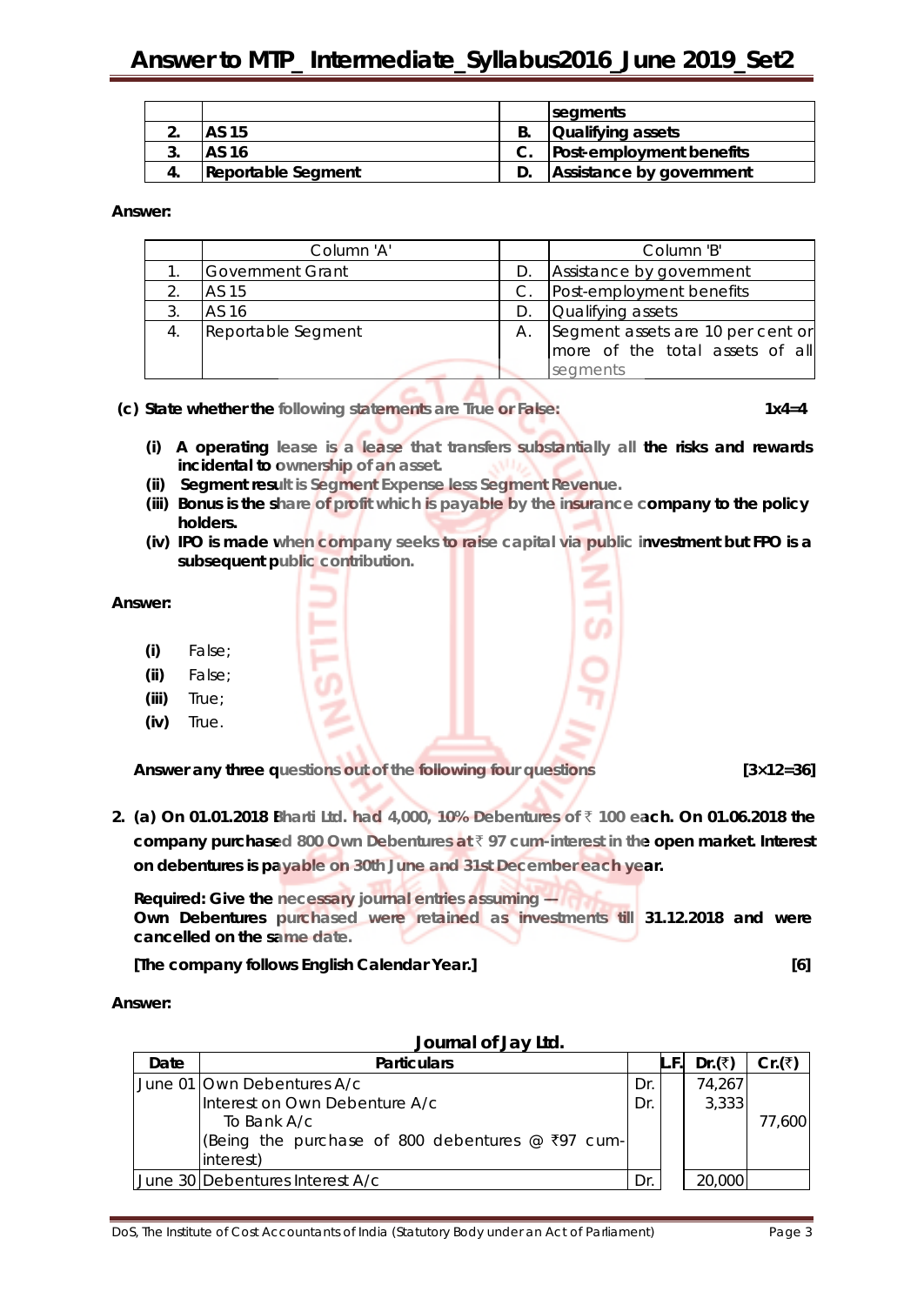| To Interest on Own Debentures A/c                        |     |        | 4,000  |
|----------------------------------------------------------|-----|--------|--------|
| To Bank A/c                                              |     |        | 16,000 |
| (Being the interest paid/credited on $\bar{x}4,00,000$   |     |        |        |
| debentures held by outsiders and by the company own      |     |        |        |
| debentures for 1 month)                                  |     |        |        |
| Dec. 31 Debentures Interest A/c                          | Dr. | 20,000 |        |
| To Bank A/c                                              |     |        | 16,000 |
| To Interest on Own Debentures A/c                        |     |        | 4,000  |
| (Being the interest paid / credited on ₹3,20,000         |     |        |        |
| debentures held by outsiders and ₹80,000 own             |     |        |        |
| debentures for six months)                               |     |        |        |
| Dec. 31 Profit and Loss A/c                              | Dr. | 20,000 |        |
| To Debenture Interest A/c                                |     |        | 20,000 |
| (Being the transfer of debenture interest to P&L A/c)    |     |        |        |
| Dec. 31 Interest on Own Debentures A/c                   | Dr. | 4,667  |        |
| To Profit & Loss A/c                                     |     |        | 4,667  |
| (Being the transfer of interest on own debentures to P&L |     |        |        |
| $A/c$ )                                                  |     |        |        |
| Dec. 31 12% Debentures A/c                               | Dr. | 80,000 |        |
| To Own Debentures A/c                                    |     |        | 74,267 |
| To Capital Reserve A/c                                   |     |        | 5,733  |
| (Being the cancellation of 800 own debentures)           |     |        |        |
| Dec. 31 Profit & Loss Appropriation A/c                  | Dr. | 74,267 |        |
|                                                          |     |        | 74,267 |
| To Debenture Redemption Reserve A/c                      |     |        |        |
| (Being the transfer of an amount equivalent to the cash  |     |        |        |
| sum applied in redeeming the debentures)                 |     |        |        |

## **(b) MM Ltd. has eight segments A, B, C, D, E, F, G and H. The following information is available in relation to**   $\ket{2}$

| (₹ in Lakhs) |
|--------------|
|--------------|

| <b>Particulars</b>                    |            | B     |                  |    |     |           | G   |     | Total |
|---------------------------------------|------------|-------|------------------|----|-----|-----------|-----|-----|-------|
| <b>Segment Revenue</b>                |            |       |                  |    |     |           |     |     |       |
| <b>External Sales</b><br>$\bullet$    | <b>Nil</b> | 1.020 | 60               | 40 | 60  | 200       | 80  | 140 | 1,600 |
| Inter-Segment Sales                   | 400        | 240   | 120 <sub>1</sub> | 20 | Nil | Nil       | 20  | Nil | 800   |
| <b>Total Revenue</b>                  | 400        | 1,260 | 180              | 60 | 60  | 200       | 100 | 140 | 2,400 |
| <b>Segment Result - Profit (Loss)</b> | 20         | 360)  | 60               | 20 | 32  | $^{'}20)$ | 20  | 28  | (240) |
| <b>Segment Assets</b>                 | 90         | 282   | 30               | 66 | 18  | 30        | 30  | 54  | 600   |

**Identify which of the above constitute Reportable Segments, if you were informed that A, B, C and E** were the Reported Seqments in the last financial year. **were the Reported Segments in the last financial year.**

 $\sim$  **b**  $\sim$  **16** 

**Answer:**

 $(3 \nvert n \rvert \rvert a \rvert h s)$ 

|    | <b>Particulars</b>                           | А     | B     | С    | D    | F    |      | G    | н               | Total |
|----|----------------------------------------------|-------|-------|------|------|------|------|------|-----------------|-------|
|    | Segment Revenue                              |       |       |      |      |      |      |      |                 |       |
|    | <b>External Sales</b><br>$\bullet$           | Nil   | 1,020 | 60   | 40   | 60   | 200  | 80   | 140             | 1,600 |
|    | Inter-segment Sales<br>$\bullet$             | 400   | 240   | 120  | 20   | Nil  | Nil  | 20   | Nil             | 800   |
| 2. | <b>Total Revenue</b>                         | 400   | 1.260 | 180  | 60   | 60   | 200  | 100  | 140             | 2,400 |
| 3. | Revenue<br>Segment<br>as percentage of total | 16.7% | 52.5% | 7.5% | 2.5% | 2.5% | 8.3% | 4.2% | 5.8%            | 100%  |
| 4. | Segment Result - Profit                      | 20    |       | 60   |      | 32   |      | 20   | 28 <sub>1</sub> | 160   |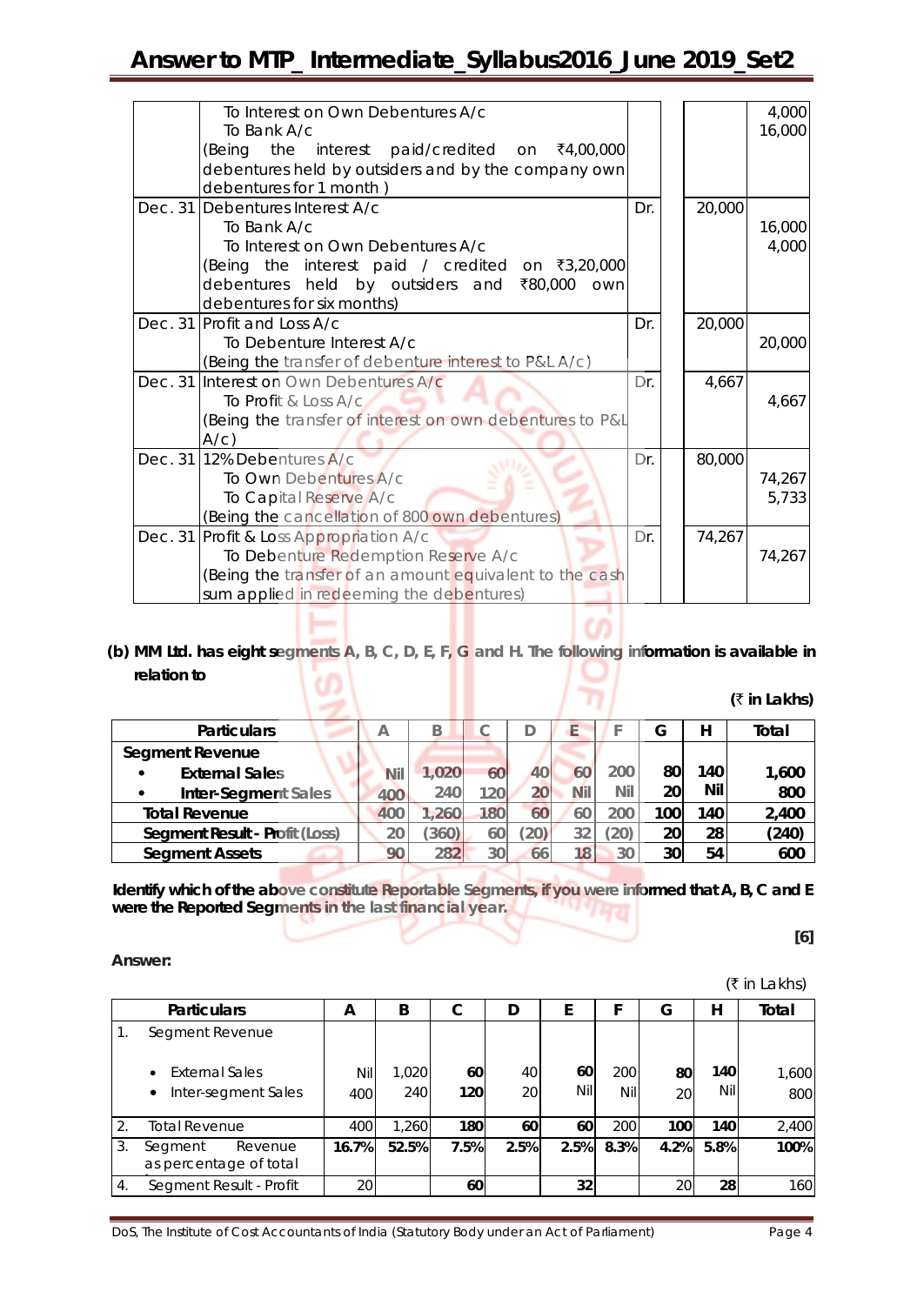| 5. | Segment Result - (Loss)                                                                         |     | (360)   |     | (20) |    | (20) |    |    | (400) |
|----|-------------------------------------------------------------------------------------------------|-----|---------|-----|------|----|------|----|----|-------|
| 6. | Percentage of Segment<br>Result on (200) i.e. Profit<br>Loss whichever is<br>higher in absolute | 5%  | 90%     | 15% | 5%   | 8% | 5%   | 5% | 7% |       |
|    | Segment Assets                                                                                  | 90  | 282     | 30  | 66   | 18 | 30   | 30 | 54 | 600   |
| 8. | Percentage of Segment<br>Assets                                                                 | 15% | 47%     | 5%  | 11%  | 3% | 5%   | 5% | 9% | 100%  |
| 9. | <b>Condition Satisfied</b>                                                                      | S,A | S, R, A | R   | A    |    |      |    |    |       |

#### **Note: S = Sales Condition, R = Result Condition, A = Assets Condition**

- 1. **10% Thresholds:** From the above, A, B, C and D become Reportable Segments since they satisfy Revenue / Result / Assets criteria.
- 2. **Continuity Principle:** As Segment E was reported in the previous financial period, it is also identified as Reportable Segment for the current financial period.
- 3. **75% Revenue Principle:** Total Enterprise Revenue = `1,600 lakhs, Total Revenue from **External Sales** of A, B, C, D and E Segments =  $\frac{1}{2}1,180$  Lakhs, which is only 73.75% of the Total Enterprise Revenue.

Hence, to meet 75% condition, any one of the other Segments F, G, H should be identified as an additional Reporting Segment. If the Company desires that Segment G should be reported to meet this 75% Revenue Condition, the Reportable Segments are A, B, C, D, E and G. In that case, F and H will be shown as reconciling items.

#### **3. (a)**

**From the Balance Sheet of K Ltd as given below ascertain the cash flow from operating activity:** 15 n a

| Liabilities                 |       | 31.03.2017 31.03.2018 | <b>Assets</b>             | 31.03.2017 | 31.03.2018 |
|-----------------------------|-------|-----------------------|---------------------------|------------|------------|
| <b>Share Capital</b>        | 500   |                       | 500 Land & Building       | 300        | 300        |
| 9% Debentures               | 200   |                       | 160 Machinery             | 164        | 180        |
| <b>Sundry Creditors</b>     | 230   |                       | 216 Stock in Trade        | 200        | 228        |
| Profit and Loss A/c         | 40    |                       | 54 Sundry Debtors         | <b>170</b> | 162        |
| <b>Depreciation Fund</b>    | 80    |                       | 88 Cash and Bank Balances | 382        | 300        |
| Contingency Reserve         | 140   |                       | 110 Pre-Paid Expenses     | 4          | 6          |
| <b>Outstanding Expenses</b> | 30    | 48                    |                           |            |            |
| Total                       | 1,220 | 1,176                 | Total                     | 1,220      | 1.176      |

- **One old Machinery which has Original Cost of** `**30,000 was sold for** `**10,000. The Accumulated Depreciation in respect of the said Machinery amounts to** `**16,000. One new Machinery was acquired for ₹46,000.**
- **9% Debentures were redeemed at a discount of 4% on their Face Value. (Redemption was made at the beginning of the year).**
- **Dividend at 12% was declared and paid in Cash.**
- **Income Tax Liability of** `**30,000 paid was debited in Contingency Reserve. [8]**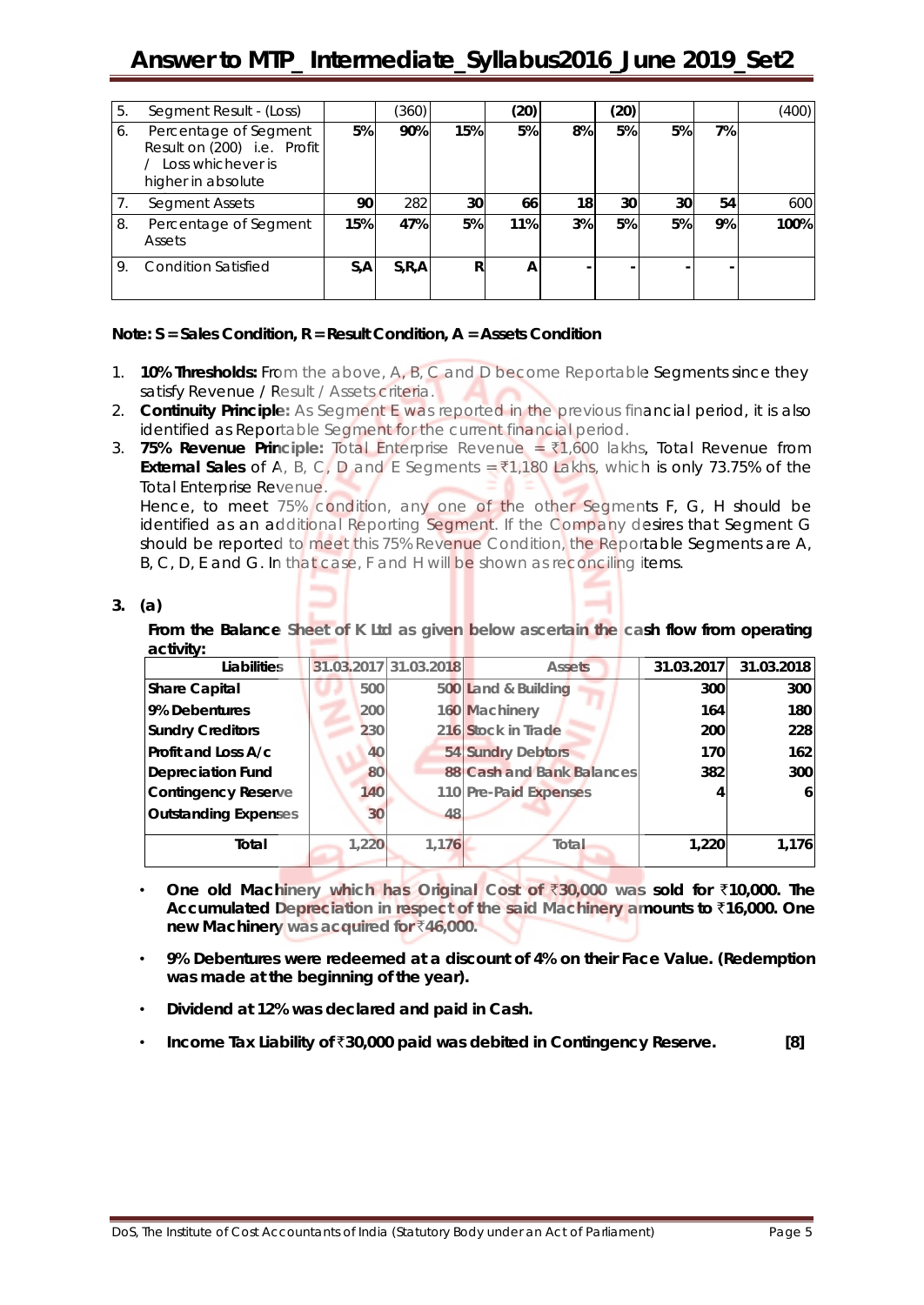#### **Answer:**

#### **Cash Flow Statement of K Limited for the year ended 31st March 20X2 - Indirect Method**

| <b>Particulars</b>                                                      | ₹ (000's) | ₹ (000's) |
|-------------------------------------------------------------------------|-----------|-----------|
| <b>Cash Flow from Operating Activities</b>                              |           |           |
| Profit before Taxation [(54 - 40) + Dividend distributed ₹ 60]          | 74.0      |           |
| Adjustment for:                                                         |           |           |
| Transfer to Depreciation Fund                                           | 24.0      |           |
| Loss on Sale of Machinery                                               | 4.0       |           |
| Discount on Redemption of Debentures (40 x 4%)                          | (1.6)     |           |
| Debenture Interest (160 x 9%) - Assumed Redemption made at beginning of | 14.4      |           |
| the year                                                                |           |           |
| <b>Operating Profit before Working Capital Changes</b>                  | 114.8     |           |
| Adjustment for:                                                         |           |           |
| $(230 - 216)$<br>Decrease in Sundry Creditors                           | (14.0)    |           |
| $(48 - 30)$<br>Increase in Outstanding Expenses                         | 18.0      |           |
| Decrease in Debtors<br>$170 - 162)$                                     | 8.0       |           |
| $(228 - 200)$<br>Increase in Stock                                      | (28.0)    |           |
| $(6 - 4)$<br>Increase Prepaid Expenses                                  | (2.0)     |           |
| <b>Cash Generated from Operations</b>                                   | 96.8      |           |
| <b>Less: Income Taxes paid</b>                                          | (30.0)    |           |
| Net Cash Flow from / (used in) Operating Activities                     |           | 66.8      |

#### **Working Note:**

| Dr.                           |        | <b>Machinery Account</b>               | Cr.    |
|-------------------------------|--------|----------------------------------------|--------|
| <b>Particulars</b>            | Amount | <b>Particulars</b>                     | Amount |
|                               | (₹)    |                                        | (₹)    |
| To Balance b/d                | 164    | By Accumulated Depreciation - for      | 16     |
| To Bank A/c - Purchase of New | 46     | Machinery sold                         |        |
| Machinery                     |        | By Bank A/c - Sale Proceeds            |        |
|                               |        | By Profit & Loss A/c - Loss on Sale of |        |
|                               |        | Old Machinery                          |        |
|                               |        | By Balance c/d                         | 180    |
|                               |        |                                        | 210    |

| Dr.                | <b>Accumulated Depreciation Account</b> |                              |                               |        |
|--------------------|-----------------------------------------|------------------------------|-------------------------------|--------|
| <b>Particulars</b> |                                         | <b>Particulars</b><br>Amount |                               | Amount |
|                    |                                         | $(\overline{\mathbf{x}})$    |                               | (₹)    |
| To Machinery A/c   | $-$ tfr for                             |                              | By Balance b/d                | 80     |
| Machinery sold     |                                         |                              | Profit and Loss<br>A/c        |        |
| To Balance c/d     |                                         | 88                           | Depreciation for current year | 24     |
|                    |                                         | 104                          |                               | 104    |

**(b) From the following information Calculate Return on Equity as per Regulation 21 of the Central Electricity Regulatory Commission (Terms and Conditions of Tariff) Regulations, 2004:**

- **1. Date of Commercial Operation of COD = 1st April 2010**
- **2. Approved Opening Capital Cost as on 1st April 2010 =** ` **15,00,000**
- **3. Details of allowed Additional Capital Expenditure. Repayment of Loan and Weighted Average**

| Rate of Interest on Loan is as Follows   |          |          |          |          |
|------------------------------------------|----------|----------|----------|----------|
|                                          | 1st vear | 2nd vear | 3rd vear | 4th vear |
| Additional Capital Expenditure (Allowed) | 1.00.000 | 30.000   | 20.000   | 10,000   |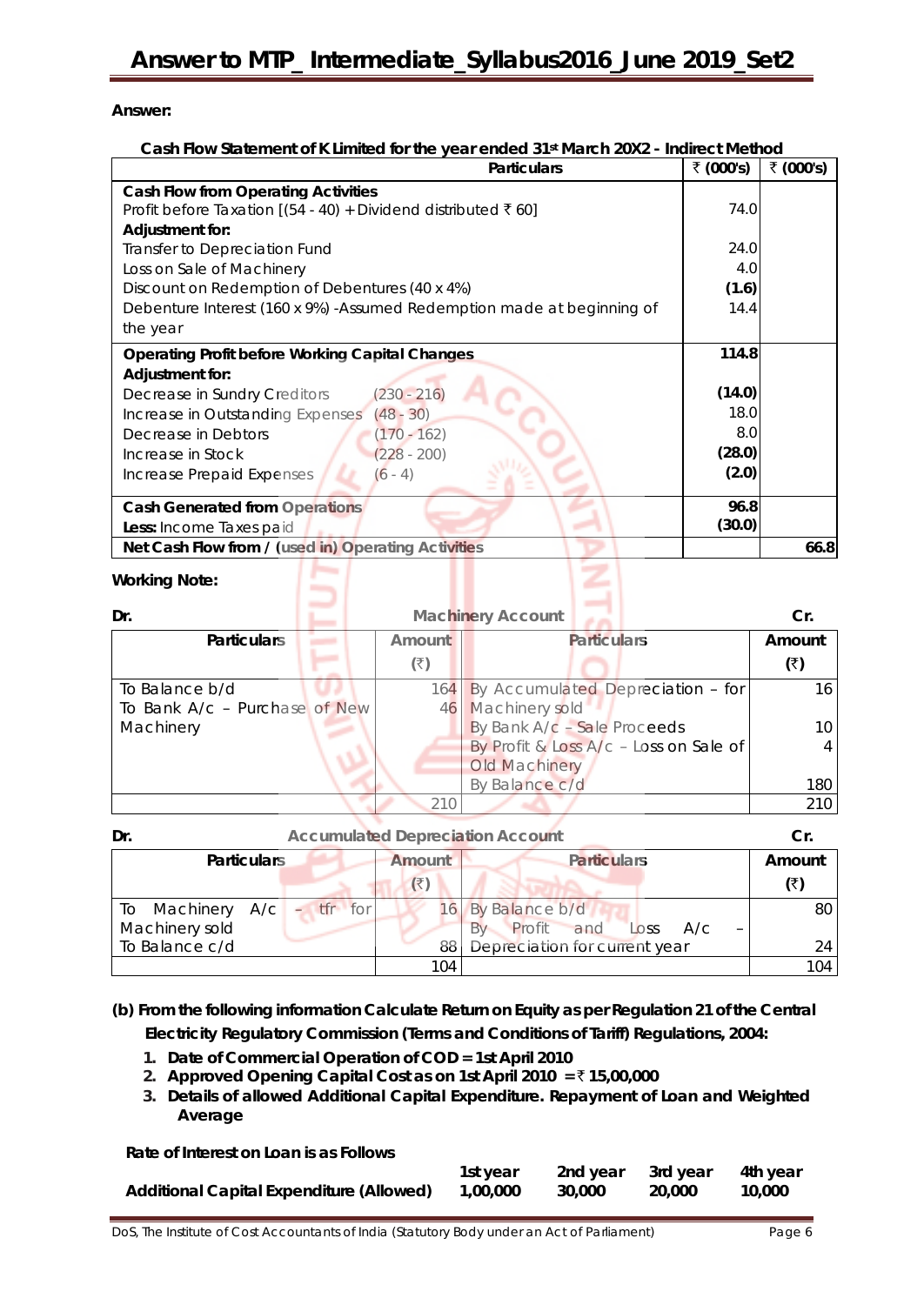**[4]** 

**Answer:** 

**Computation of Return of Equity**

| <b>Particulars</b>                      | 1st year | 2nd year | 3rd year | 4th year |
|-----------------------------------------|----------|----------|----------|----------|
| A. Opening Equity (30%)                 | 4,50,000 | 4,80,000 | 4,89,000 | 4,95,000 |
| B. Additional Equity (30%)              | 30,000   | 9,000    | 6,000    | 3,000    |
| c. Closing Equity $(A + B)$             | 4,80,000 | 4,89,000 | 4,95,000 | 4,98,000 |
| D. Average Equity $[(A + C)/2]$         | 4,65,000 | 4,84,500 | 4,92,000 | 4,96,500 |
| E. Return on Equity ( $D \times 14\%$ ) | 65,100   | 67,830   | 68,880   | 69,510   |

**4. ABC Limited has an authorized capital of** ` **5,00,000 divided into 5000 equity shares of** ` **100 each. On 31.03.2018, 2500 shares were fully called up.**

**The following are the balance extracted from the ledger of the company as on 31.03.2018:** 707

| Inventory                         |                | 50,000 Advertisement              | 3,800    |
|-----------------------------------|----------------|-----------------------------------|----------|
| <b>Sales</b>                      | 4,50,000 Bonus |                                   | 10,500   |
| <b>Purchases</b>                  |                | 3,25,000 Accounts receivable      | 38,700   |
| Productive wages                  |                | 70,000 Accounts payable           | 35,200   |
| <b>Discount allowed</b>           |                | 4,200 Plant and Machinery         | 80,500   |
| <b>Discount received</b>          |                | 3,150 Furniture                   | 17,100   |
| Insurance (year up to 30.06.2018) |                | 6,720 Cash at bank                | 1,30,000 |
| <b>Salaries</b>                   |                | 18,500 Cash in hand               | 4,700    |
| Rent                              |                | 6,000 Reserves                    | 25,000   |
| <b>General expenses</b>           |                | 8,950 Loan from Managing Director | 15,700   |
| Profit and Loss a/c (cr.)         |                | $6,220$ Bad debts                 | 3,200    |
| <b>Printing and Stationary</b>    |                | 2,400 Calls in arrears            | 5,000    |
|                                   |                | Share capital                     | 2,50,000 |

**Also the following information are given:**

- **(a) Closing inventory is** `**91,500;**
- **(b) Depreciation to be charged on plant and furniture at 15% and 10% respectively;**
- **(c) Outstanding liabilities—wages at** `**5,200, salaries at** `**1,200 and rent at** `**600;**
- **(d) Salesman are entitled to a commission of 1% on sales;**
- **(e)** `**4,000 are to be transferred to General reserves;**
- **(f) Dividend on paid up share capital is to be provided @ 5%.**

**You are required to prepare Profit and Loss Statement for the year ended 31.03.2018 and the Balance Sheet as on that date in accordance with the Companies Act, 2013 in the Vertical Form along with the Notes on Accounts. [12]** 

**Answer:**

| ٦ |  |
|---|--|
| ÷ |  |

| Balance sheet of ABC Limited as on 31 <sup>st</sup> March, 2018 |          |                    |  |
|-----------------------------------------------------------------|----------|--------------------|--|
| <b>Particulars</b>                                              | Note No. | Amount $(\bar{x})$ |  |
| I. Equity & Liabilities                                         |          |                    |  |
| (1) Shareholders' Funds:                                        |          |                    |  |
| (a) Share Capital                                               |          | 2,45,000           |  |
| (b) Reserves & Surplus                                          |          | 42,995             |  |
| (2) Non-Current Liabilities                                     |          |                    |  |

**Balance Sheet of ABC Limited as on 31st March, 2018**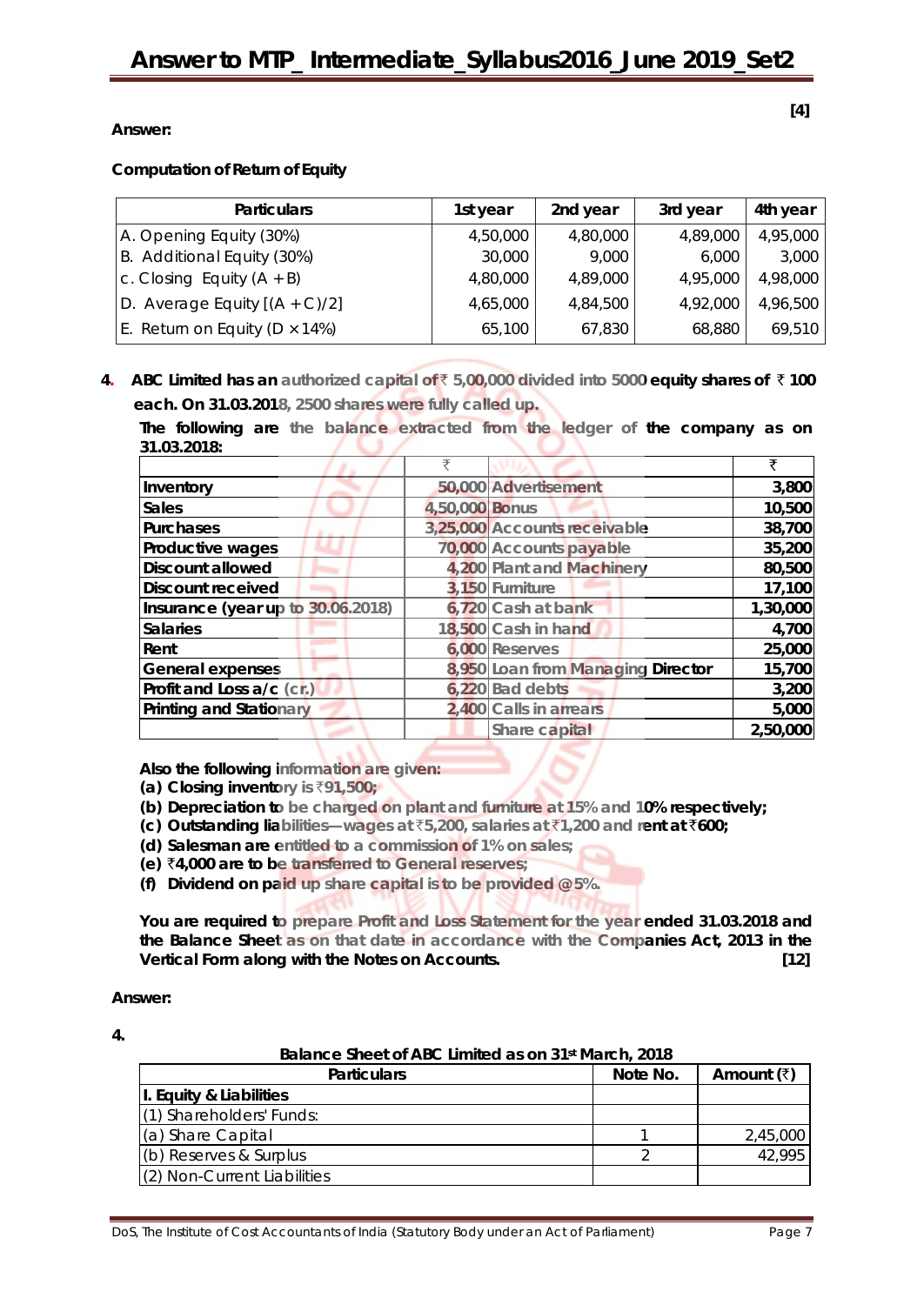| (a) Long Term Borrowing                             | 3 | 15,700   |
|-----------------------------------------------------|---|----------|
| (3) Current Liabilities:                            |   |          |
| (a) Trade Payable                                   |   | 35,200   |
| (b) Other Current Liabilities                       | 4 | 11,500   |
|                                                     |   | 3,50,395 |
| III. Assets                                         |   |          |
| (1) Non-Current Assets                              |   |          |
| <b>Fixed Assets</b>                                 |   |          |
| Tangible Assets                                     | 5 | 83,815   |
| (2) Current Assets:                                 |   |          |
| (a) Inventories                                     |   | 91,500   |
| (b) Trade Receivables                               |   | 38,700   |
| (c) Cash & Cash Equivalents                         |   | 1,34,700 |
| (d) Short Term Loans & Advances (Prepaid Insurance) |   | 1,680    |
|                                                     |   | 3,50,395 |

| Profit and Loss Statement for the year ended 31st March, 2018 |  |          |            |            |
|---------------------------------------------------------------|--|----------|------------|------------|
| <b>Particulars</b>                                            |  | Note No. | Amount (₹) | Amount (₹) |
| I. Revenue From Operation                                     |  |          |            | 4,50,000   |
| II. Other Income                                              |  |          |            | 3,150      |
| III. Total Revenue (I+II)                                     |  |          |            | 4,53,150   |
| IV. Expenses:                                                 |  |          |            |            |
| (a) Cost of material consumed                                 |  | h        | 3,58,700   |            |
| (b) Employees cost/ benefits expenses                         |  |          | 30,200     |            |
| (c) Depreciation & amortization expenses                      |  |          | 13,785     |            |
| (d) Other expenses                                            |  |          | 38,690     |            |
| <b>Total Expenses</b>                                         |  |          |            | 4,41,375   |
| V. Profit for the year (III-IV)                               |  |          |            | 11,775     |
| Balance brought forward from previous year                    |  |          |            | 6,220      |
| Profit available for appropriation                            |  |          |            | 17,995     |
| Appropriation:                                                |  |          |            |            |
| Transfer to General Reserve                                   |  |          |            | 4,000      |
|                                                               |  |          |            |            |
| <b>Balance carried forward</b>                                |  |          |            | 13,995     |

| Notes:                        |          |
|-------------------------------|----------|
| 1. Share Capital:             | ₹        |
| Issued, Subscribed & Paid up  | 2,50,000 |
| Less: Calls in arrears        | 5,000    |
|                               | 2,45,000 |
| 2. Reserves & Surplus:        |          |
| <b>General Reserve</b>        | 29,000   |
| Surplus (P & L A/c)           | 13,995   |
|                               | 42,995   |
| 3. Long Term Borrowings:      |          |
| Unsecured:                    |          |
| Loan from Managing Director   | 15.700   |
|                               | 15,700   |
| 4. Other Current Liabilities: |          |
| <b>Outstanding Expenses</b>   | 7,000    |
| Salesmen Commission           | 4,500    |
|                               | 11,500   |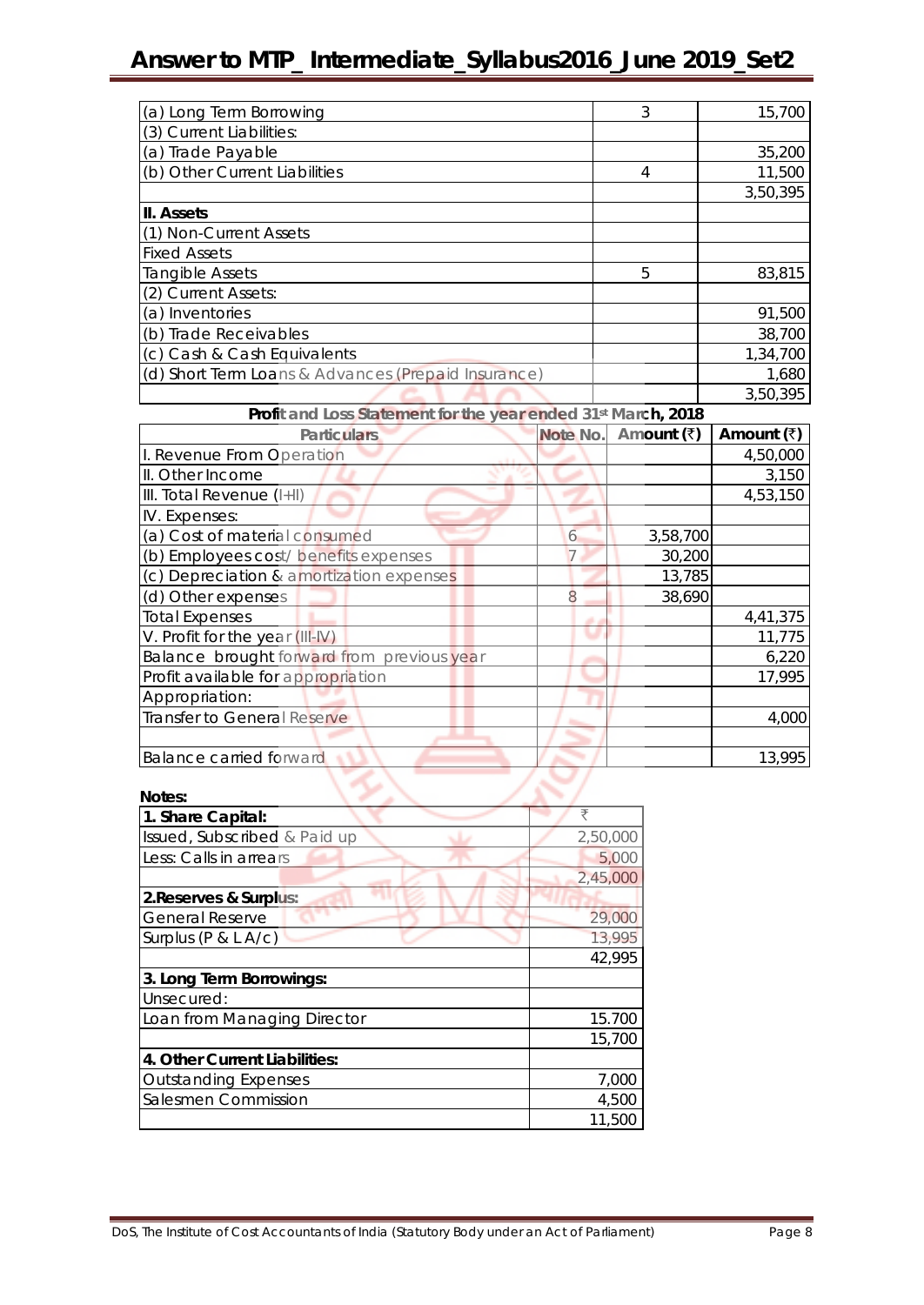| <b>Tangible Fixed Assets:</b><br>5. |                             |                          |         |
|-------------------------------------|-----------------------------|--------------------------|---------|
| Item                                | Closing Balance $(\bar{x})$ | Depreciation $(\bar{x})$ | Net (₹) |
| Plant & Machinery                   | 80,500                      | 12,075                   | 68,425  |
| <b>Furniture</b>                    | 17,100                      | 1.710                    | 15,390  |
| Total                               | 97.600                      | 13,785                   | 83,815  |

| 6. Cost of materials consumed:                    | ₹         |
|---------------------------------------------------|-----------|
| Opening stock                                     | 50,000    |
| Purchases                                         | 3,25,000  |
| Less: Closing Stock                               | (91, 500) |
| Wages                                             | 75.200    |
|                                                   | 3,58,700  |
| 7. Employees Benefit Expenses:                    |           |
| Salary                                            | 19,700    |
| <b>Bonus</b>                                      | 10,500    |
|                                                   | 30,200    |
| 8. Other Expenses:                                |           |
| Administrative Expenses (5,040+6,600+8,950+2,400) | 22,990    |
| Provision for bad debts                           | 3,200     |
| Marketing Expenses $(4,200+3,800+4,500)$          | 12,500    |
|                                                   | 38,690    |

#### **5. Write short note (any three): [3×4=12] [3×4=12]**

- **(a) Follow on public offer (FPO)**
- **(b) Types of Cash Flow;**
- **(c) Rebate on Bills Discounted;**
- **(d) Business segment as per AS 17.**

#### **Answer:**

**(a) Follow on public offer (FPO)** 

An issuance of stock following a company's Initial Public Offer is called a Follow on Public Offer. A company opts for the FPO route when it wishes to raise additional capital from the shareholders and new investors. An FPO is essentially a stock issue of supplementary shares made by a company that is already publicly listed and has gone through the IPO process.

FPOs are popular methods for companies to raise additional equity capital in the capital markets through a stock issue. Public companies can also take advantage of an FPO issuing an offer for sale to investors, which is made through an offer document. FPOs should not be confused with IPOs, as IPOs are the initial public offering of equity to the public while FPOs are supplementary issues made after a company has been established on an exchange. FPO is when an already listed company makes either a fresh issue of securities to the public or an offer for sale to the public, through an offer document. An offer for sale in such scenario is allowed only if it is made to satisfy listing or continuous listing obligations.

A follow-on offering (often but incorrectly called secondary offering) is an issuance of stock subsequent to the company's initial public offering. A follow-on offering can be either of two types (or a mixture of both): dilutive and non-dilutive. A secondary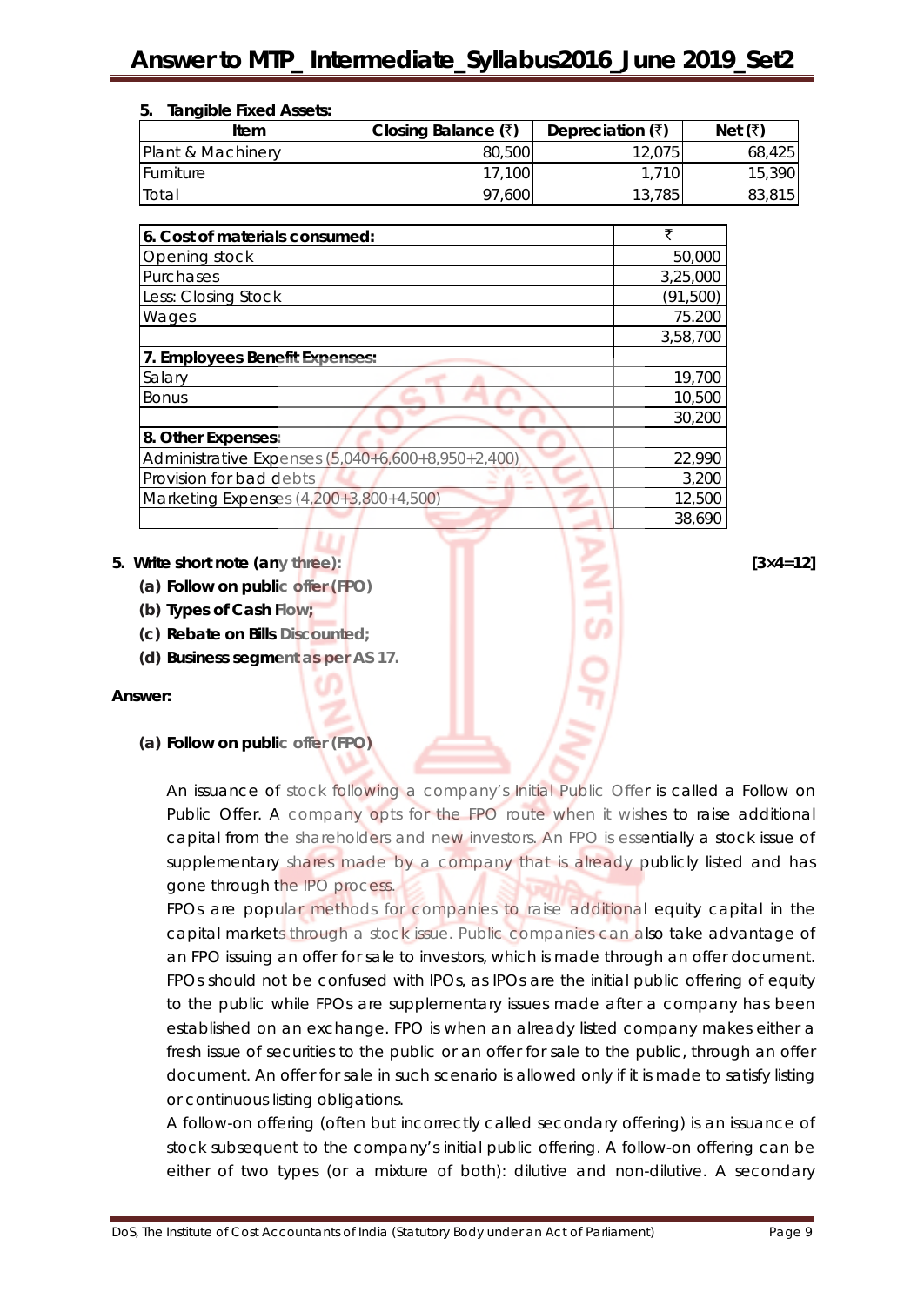offering is an offering of securities by a shareholder of the company (as opposed to the company itself, which is a primary offering). A follow on offering is preceded by release of prospectus similar to IPO: a Follow-on Public Offer (FPO).

For example, Google's initial public offering (IPO) included both a primary offering (issuance of Google stock by Google) and a secondary offering (sale of Google stock held by shareholders, including the founders).

#### **(b) Types of Cash Flow;**

Cash Flow Statement explains cash movements under three different heads, namely

- 1. Cash flow from operating activities;
- 2. Cash flow from investing activities;

3. Cash flow from financing activities. Sum of these three types of cash flow reflects net increase or decrease of cash and cash equivalents.

Operating activities are the principal revenue - producing activities of the enterprise and other activities that are not investing and financing. Operating activities include all transactions that are not defined as investing or financing. Operating activities generally involve producing and delivering goods and providing services.

Investment activities are the acquisition and disposal of long term assets and other investments not included in cash equivalents.

Financing activities are activities that result in changes in the size and composition of the owners' capital (including preference share capital in the case of a company) and borrowings of the enterprise.

#### **(c) Rebate on Bills Discounted;**

One of the major functions of a bank is to discount customers' bill. We know that when the bill is discounted by the bank Bill Discounted and Purchased Account should be debited with full amount and Customers' Current Account is credited for such discounting by the bank with net amount. In this way, total amount of discount so earned during this year is credited to Interest and Discount Account. Discount is calculated from the period of discounting the bill to the date of maturity of the bill. This is the usual transactions which are recorded in the books of bank for discounting of the bill. No problem will arise if the entire amount of discount is received during the period. In real world situation, this is not happened as the bill may not have matured for payment during the period of closing the accounts. Thus, an adjustment is required for discounting of those bills which are related to next accounting periods.

Entries For adjustment

Interest & Discount A/c Dr. To Rebates on bill discount Account

Computation of rebates on Bills discounted

Rebate on Bills Discounted = Amount of Bill × Rate of Discount × (Unexpired period /12)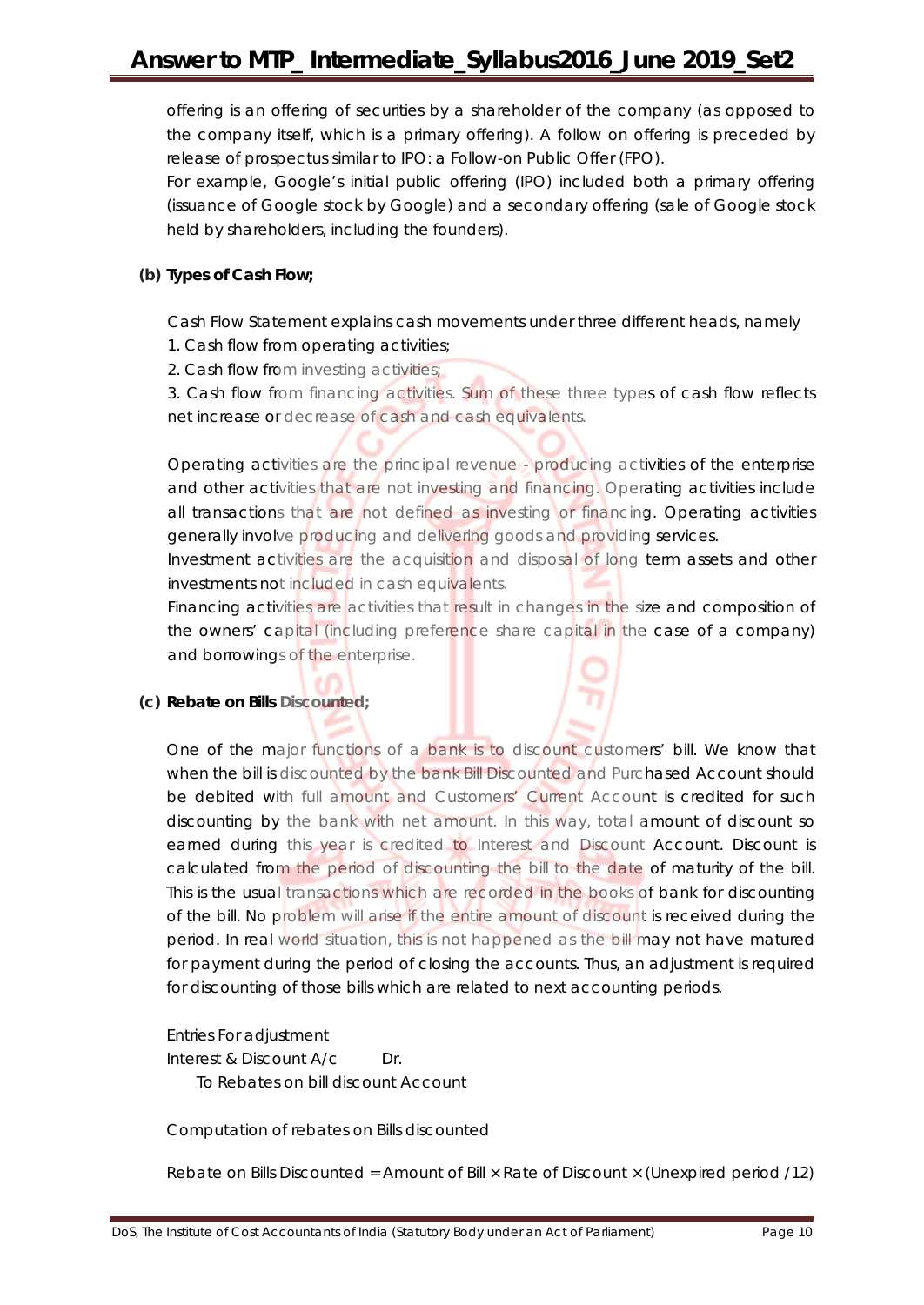#### **(d) Business segment as per AS 17.**

A business segment is a distinguishable component of an enterprise that is engaged in providing an individual product or service or a group of related products or services and that is subject to risks and returns that are different from those of other business segments. Factors that should be considered in determining whether products or services are related include:

- (a) the nature of the products or services;
- (b) the nature of the production processes;
- (c) the type or class of customers for the products or services;
- (d) the methods used to distribute the products or provide the services; and
- (e) if applicable, the nature of the regulatory environment, for example, banking, insurance, or public utilities

#### **Section – B (Auditing)**

**Answer Question No. 6 and any three from Question Nos. 7,8,9 and 10.**

**6. (a) Choose the correct answer from the given four alternatives: [6x1=6]**

- **(i)** A cost auditor submits his report to
	- (A) Government
	- (B) Shareholders
	- (C) Statutory Auditor
	- (D) **Board of Directors**
- **(ii)** Appointment of auditor for government company is done by (A) BOD (B) Audit committee
	- (C) Managing Director
	- **(D) CAG**
- **(iii)** Form for maintenance of Cost Records by the Company is
	- (A) **CRA-1**
	- (B) CRA-2
	- (C) CRA-3
	- (D) CRA-4

**(vi)** Each of the three parties involved in an audit \_\_\_\_\_\_\_\_\_\_\_\_\_ play a role that contributes

to its success.

- (A) the client, the auditor, and the auditeer
- (B) the client, the auditor, and the audite
- (C) the client, the moderator, and the auditee
- (D) **the client, the auditor, and the auditee**
- **(iv)** An audit report is the \_\_\_\_\_\_\_\_\_\_ product of audit.
	- (A) Main
	- (B) **Final**
	- (C) Semi final
	- (D) None of the above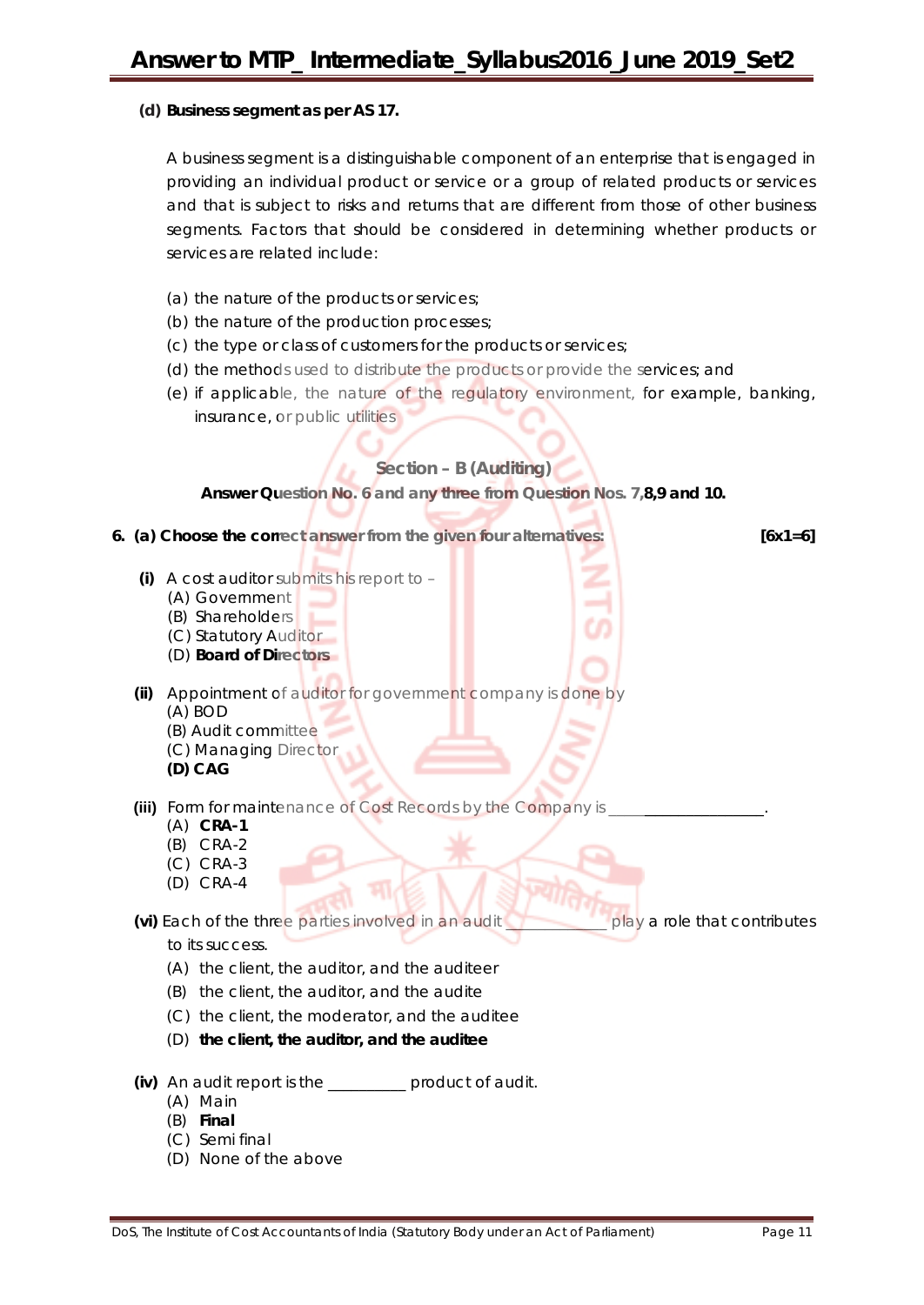- **(v)** Statutory Auditor can be removed by the \_\_\_\_\_\_\_\_\_\_\_\_\_\_\_\_\_\_
	- (A) **Shareholders**
	- (B) Audit committee
	- (C) BOD
	- (D) None of the above.
- **(vi)** Remuneration of auditors is covered under Section \_\_\_\_\_\_\_\_\_\_\_\_ of Companies Act, 2013.
	- **(A) Section 142**
	- (B) Section 148
	- (C) Section 139
	- (D) None of the above

# **(b) Match the following: [4×1=4]**

|                | Column 'A'                                      |                | Column 'B'                         |
|----------------|-------------------------------------------------|----------------|------------------------------------|
| 1.             | <b>Statutory Audit</b>                          | Α.             | <b>Final Audit</b>                 |
| 2.             | Annual Audit                                    | <b>B.</b>      | <b>Audit programme</b>             |
| 3.             | <b>Functional Classification of Audit</b>       | $\mathbf{C}$ . | Tax Audit                          |
| 4.             | Detailed of audit<br>work to<br>be<br>performed | D.             | <b>External and Internal Audit</b> |
| <b>\nswer:</b> |                                                 |                |                                    |

#### **Answer:**

|     | Column 'A'                                |   | Column 'B'                         |
|-----|-------------------------------------------|---|------------------------------------|
| 1.  | <b>Statutory Audit</b>                    | C | <b>Tax Audit</b>                   |
| 2.  | Annual Audit                              | А | <b>Final Audit</b>                 |
| 3.  | <b>Functional Classification of Audit</b> | D | <b>External and Internal Audit</b> |
| -4. | Detailed of audit work to be<br>performed | B | Audit programme                    |

**(c) State whether the following statements are True (or) False. [4×1=4]**

- **(i) Joint auditors shall not be jointly and severally responsible in respect of undivided work.**
- **(ii) An audit work reflects the work done by the management.**
- **(iii) The concept of true and fair is a fundamental concept in auditing.**
- **(iv) An auditor is not insurer.**

#### **Answer:**

- (i) False;
- (ii) False;
- (iii) True:
- (iv) True.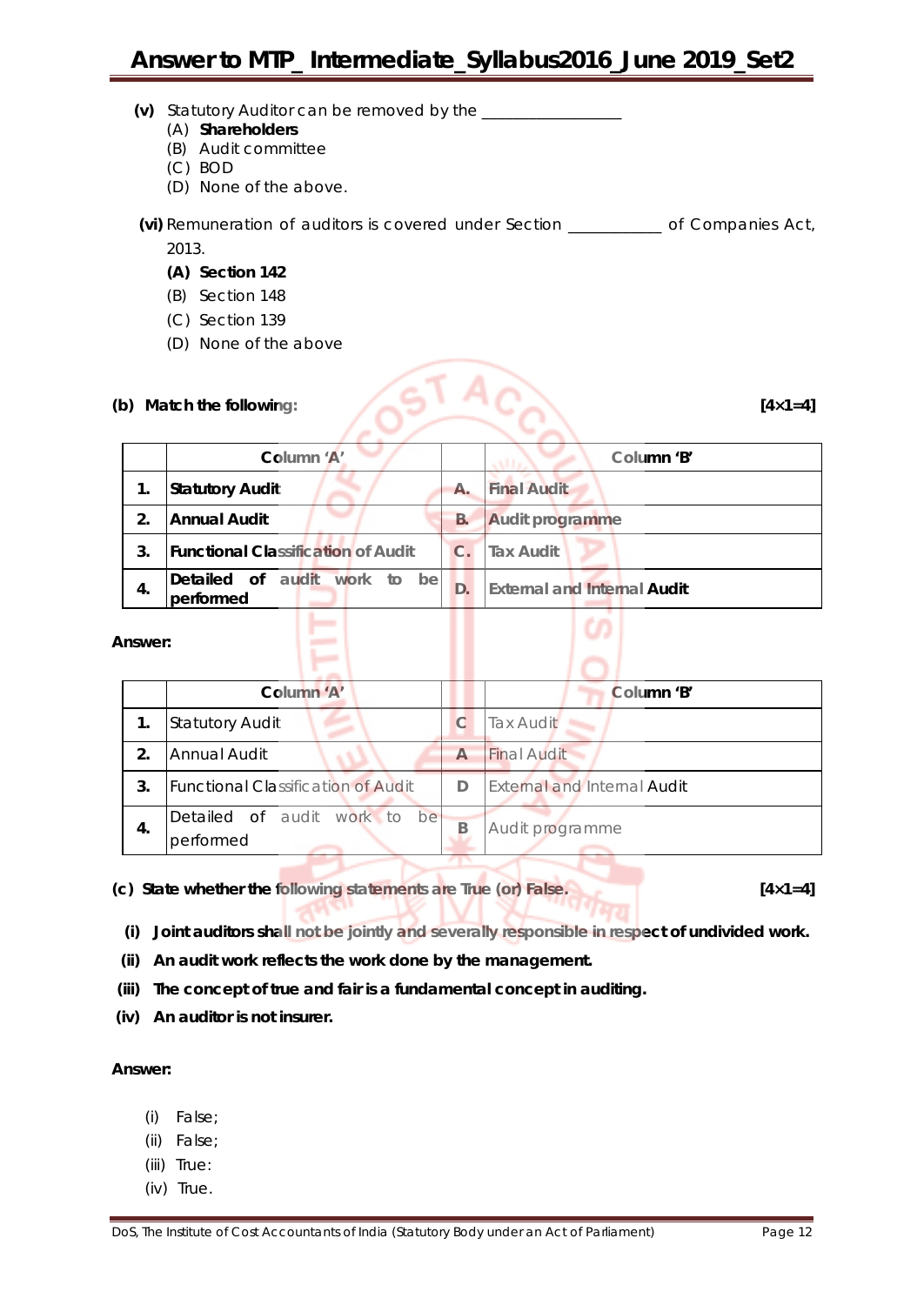| Answer any three questions out of the following four questions | $[3 \times 12 = 36]$ |
|----------------------------------------------------------------|----------------------|
|                                                                |                      |

#### **7. (a) "Internal audit involves five areas of operations"—Discuss. [5]**

#### **Answer:**

According to the Institute of Internal Auditors, internal audit involves five areas of operations:

- **i.** Reliability and integrity of financial and operating information: Internal auditors should review the reliability and integrity of financial and operating information and the means used to identify, measures, classify and report such information.
- ii. Compliance with laws, policies, plans, procedures and regulations: Internal auditor should review the systems established to ensure compliance with those policies, plan and procedures, law and regulations which could have a significant impact on operations and reports and should determine whether the organization is in compliance thereof.
- **iii.** Safeguarding of Assets: Internal auditors should verify the existence of assets and should review the means of safeguarding assets.
- **iv.** Economic and efficient use of resources: Internal auditor should ensure the economic and efficient use of resources available.
- **v.** Accomplishing of established objectives and goals for operations: Internal auditor should review operation or programmes to ascertain whether results are consistent with established objectives and goals and whether the operations or programmes are being carried out as planned.

#### **(b) State the differences between Audit and Investigation. [7]**

a series de

#### **Answer:**

It is to be noted that both Auditing and Investigation have a fact finding character. Both involve a systematic and critical examination of the available evidence, yet these are quiet distinct from each other as follows:

| <b>SI</b><br>No. | <b>Basis</b> | Audit                                                                                                                                                                                                                                                                                | Investigation                                                                                                                                                                                   |
|------------------|--------------|--------------------------------------------------------------------------------------------------------------------------------------------------------------------------------------------------------------------------------------------------------------------------------------|-------------------------------------------------------------------------------------------------------------------------------------------------------------------------------------------------|
| (i)              | Meaning      | Auditing is an independent and<br>systematic examination of the<br>evidence underlying the<br>accounting or other data in<br>accordance with the generally<br>accepted auditing practices to<br>ascertain the true and fair view of<br>the financial statements of an<br>enterprise. | An investigation may be defined<br>as an examination of accounts<br>and records with a view to<br>ascertain any fact for some<br>special purpose which varies from<br>assignment to assignment. |
| (ii)             | Scope        | The audit has a wide scope. In<br>statutory audit, the scope is<br>determined by the relevant law<br>and in case of a private audit<br>(e.g. management audit) by a<br>client.                                                                                                       | The scope of investigations, on the<br>other hand, is limited as regards<br>the period or areas to be<br>covered.                                                                               |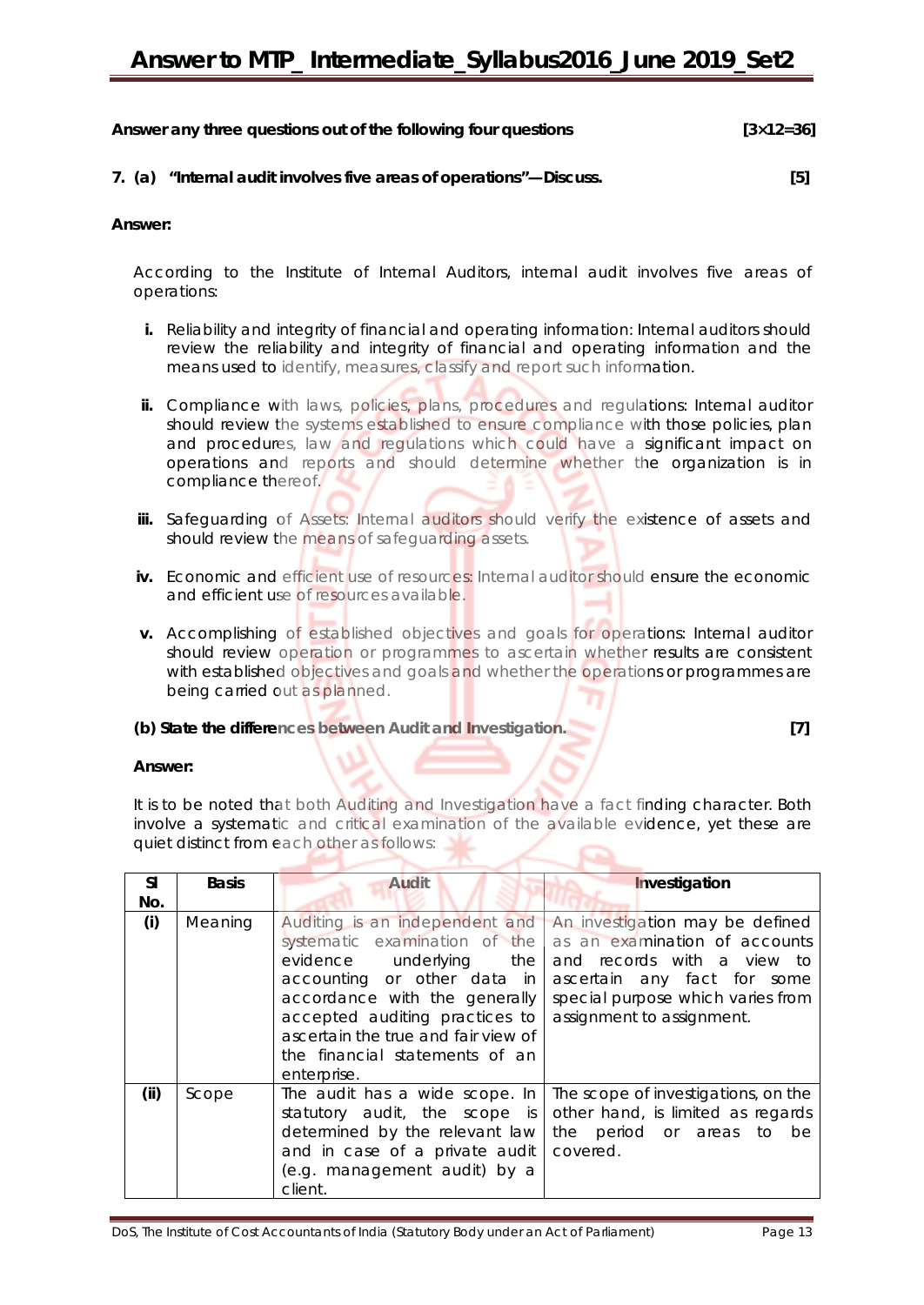| (iii) | Objective   | audit, the accounts<br>and<br>$\ln$<br>records are verified as to their<br>truth and fairness | Investigation is for special purpose<br>(e.g. investigation on the behalf of<br>incoming partner) |
|-------|-------------|-----------------------------------------------------------------------------------------------|---------------------------------------------------------------------------------------------------|
| (iv)  | Audit       | audit is conducted<br>The<br>in.                                                              | Investigations involve<br>an                                                                      |
|       | Procedure   | accordance with the generally                                                                 | extended auditing procedure.                                                                      |
|       |             | accepted auditing principle.                                                                  |                                                                                                   |
| (v)   | Evidence    | An auditor will evaluate<br>the                                                               | An investigator can draw his                                                                      |
|       |             | accounting<br>records                                                                         | conclusions only on the basis of                                                                  |
|       |             | predominantly based<br>on                                                                     | substantial or<br>sometimes                                                                       |
|       |             | persuasive evidence.                                                                          | conclusive evidence.                                                                              |
| (vi)  | Approach    | Auditor is sceptical and<br>not                                                               | Whereas an investigator starts with                                                               |
|       |             | suspicious.                                                                                   | suspicion and collects evidence                                                                   |
|       |             |                                                                                               | to either confirm or dispel that                                                                  |
|       |             |                                                                                               | suspicion.                                                                                        |
| (vii) | Periodicity | Auditing is a routine exercise                                                                | Investigation may spread over a                                                                   |
|       |             | (normally conducted annually).                                                                | gap period longer than one year.                                                                  |

#### **8. (a) Discuss the manner in which rotation of Auditors may be done by the company on expiry of their term.** [7] *expiry of their term.* [7]

#### **Answer:**

#### **Manner of rotation of auditors by the companies on expiry of their term:**

The Audit Committee shall recommend to the Board, the name of an individual auditor or of an audit firm who may replace the incumbent auditor on expiry of the term of such incumbent.

- (1) Where a company is required to constitute an Audit Committee, the Board shall consider the recommendation of such committee, and in other cases, the Board shall itself consider the matter of rotation of auditors and make its recommendation for appointment of the next auditor by the members in annual general meeting.
- (2) For the purpose of the rotation of auditors-
	- (i) in case of an auditor (whether an individual or audit firm), the period for which the individual or the firm has held office as auditor prior to the commencement of the Act shall be taken into account for calculating the period of five consecutive years or ten consecutive years, as the case may be;
	- (ii) the incoming auditor or audit firm shall not be eligible if such auditor or audit firm is associated with the outgoing auditor or audit firm under the same network of audit firms.

**Explanation. I -** For the purposes of these rules the term "same network" includes the firms operating or functioning, hitherto or in future, under the same brand name, trade name or common control.

**Explanation. II -** For the purpose of rotation of auditors,-

- (a) a break in the term for a continuous period of five years shall be considered as fulfilling the requirement of rotation;
- (b) if a partner, who is in charge of an audit firm and also certifies the financial statements of the company, retires from the said firm and joins another firm of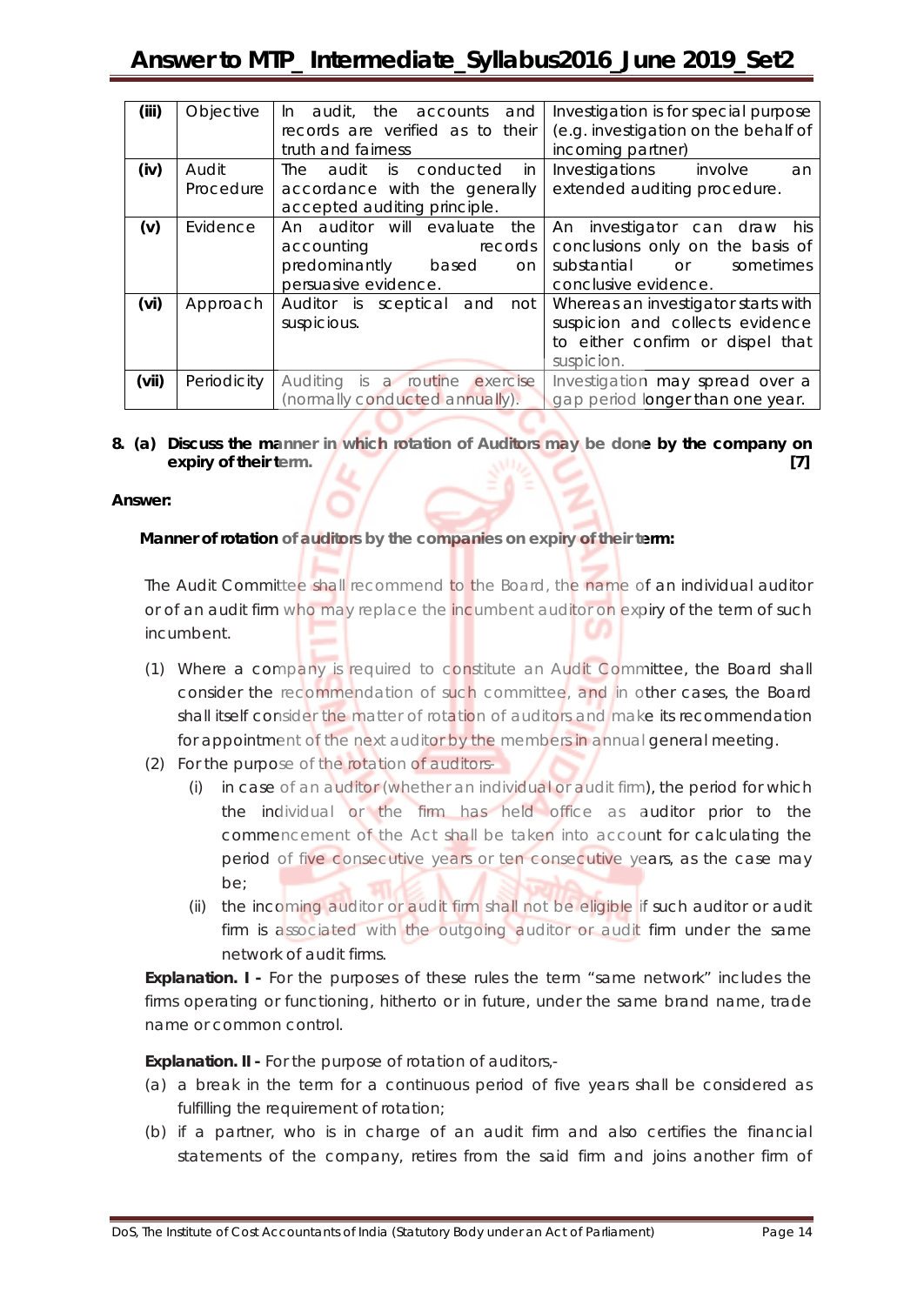chartered accountants, such other firm shall also be ineligible to be appointed for a period of five years.

#### **(b) Auditor not to Render Certain Services [Section 144] — discuss. [5]**

#### **Answer:**

An auditor appointed under this Act shall provide to the company only such other services as are approved by the Board of Directors or the audit committee, as the case maybe, but which shall not include any of the following services (whether such services are rendered directly or indirectly to the company or its holding company or subsidiary company, namely:

- a. accounting and book keeping services
- b. internal audit;
- c. design and implementation of any financial information system;
- d. actuarial services;
- e. investment advisory services;
- f. investment banking services;
- g. rendering of outsourced financial services;
- h. management services; and
- i. any other kind of services as may be prescribed.

Provided that an auditor or audit firm who or which has been performing any non-audit services on or before the commencement of this Act shall comply with the provisions of this section before the closure of the first financial year after the date of such commencement.

#### **9. (a) Discuss — Cost Audit Report. [5]**

#### **Answer:**

As per sub-rule (4) of Rule 6 of the Companies (Cost Records and Audit) Rules 2014 as amended, a Cost Auditor is required to submit the Cost Audit Report along with his or its reservations or qualifications or observations or suggestions, if any, in form CRA-3 to Board of Directors of the company within a period of one hundred and eighty days from the closure of the financial year to which the report relates.

Form for filing Cost Audit Report with the Central Government

As per sub-rule (6) of Rule 6 of the Companies (Cost Records and Audit) Rules 2014 as amended, every company to whom cost auditor submits his or its report shall, within a period of thirty days from the date of receipt of a copy of the cost audit report, furnish the Central Government with such report along with full information and explanation on every reservation or qualification contained therein, in form CRA-4 along with fees specified in the Companies (Registration Offices and Fees) Rules, 2014. It is to be noted that the cost audit report is required to be filed in XBRL format.

#### **(b) List the main contents of an Audit Certificate. [7]**

#### **Answer:**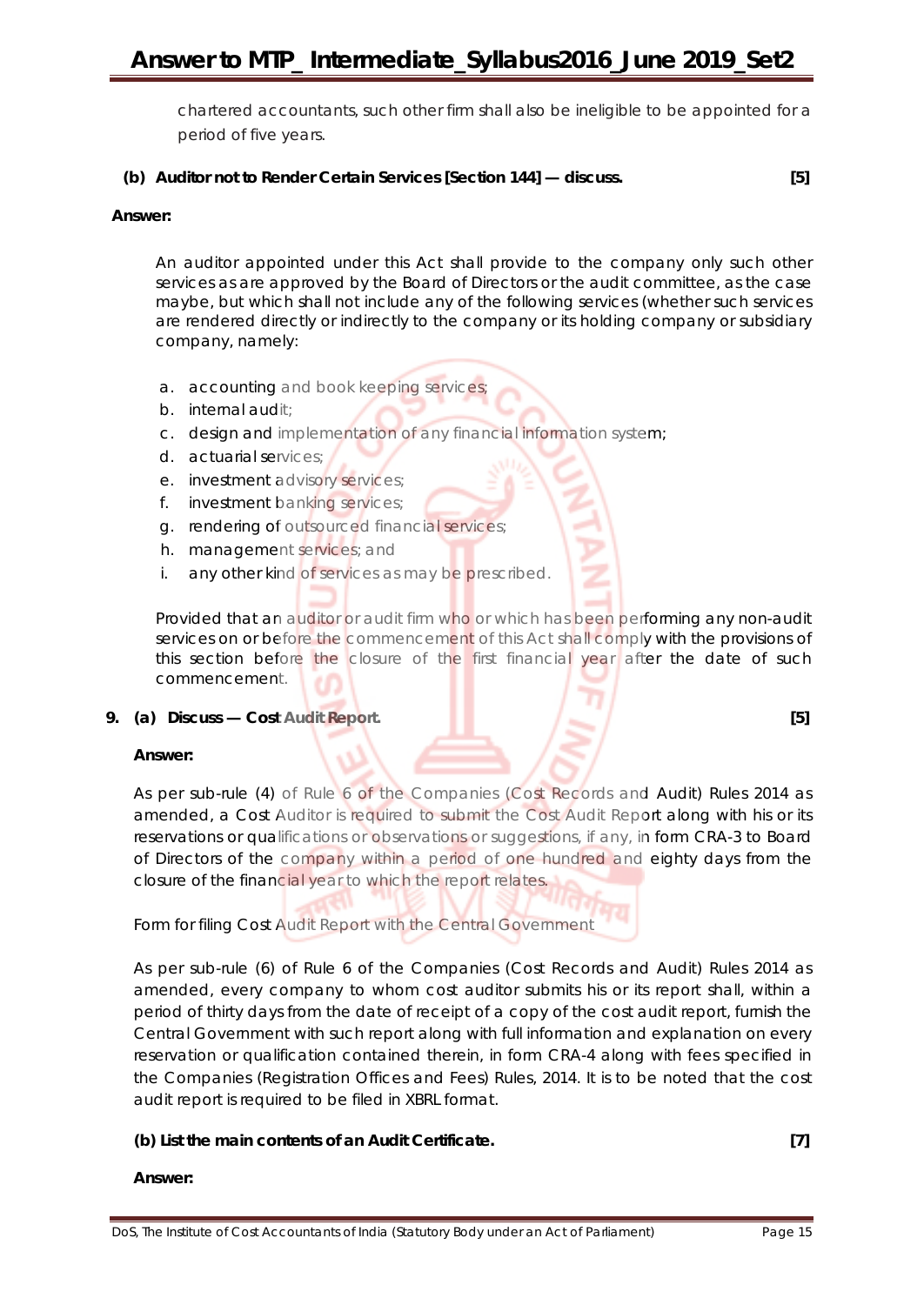The certificate should include the following: —

- i. Auditor should see that there is a suitable declaration by the management about the subject matter.
- ii. Auditor should give the certificate on his letter head or on stationary carrying his name and address to avoid misunderstanding.
- iii. Auditor should clearly state his limitations and indicate the extent to which he has relied upon a technical expert if any.
- iv. Auditor should indicate the specific record covered by the certificate.
- v. Auditor should mention the manner in which the audit was conducted.
- vi. Auditor should indicate in the certificate if he has made certain fundamental assumptions. Auditor should make a reference to the information and explanations obtained. Auditor should give clear title to it, indicating whether it is a report or a certificate.
- vii. Auditor should mention whether he has used any general purpose statement like Profit & Loss Account for his investigation and also, state whether that general purpose statement has been audited by other auditors.
- viii. Auditor should be careful while interpreting any law related matter, he should clearly mention that he is expressing merely his own opinion.
- ix. Auditor should see that the certificate should be self contained documents. Auditor should clearly mention the responsibility assumed by him.
- x. Auditor should, if he has referred the audited statements, clearly mention that the figures are used from the audited statements and relied upon.
- xi. Auditor should address the certificate to the client or the Public Authority or the person requiring it as the case may be. In appropriate circumstances it may be issued by using the words as "to whom so ever it may concern".

#### **10. Write short note (any three): [3×4 = 12]**

- **(a) Benefits of Joint Audit;**
- **(b) Audit of Municipalities and Panchayats;**
- **(c) Audit of Re-issue of forfeited shares;**
- **(d) Auditing and Assurance Standards Relating to Audit of Fixed Assets.**

**Answer:** 

**(a) Benefits of Joint Audit:** 

Benefits of Joint Audit are

- (i) Lower workload: In large organizations where auditing is a mammoth task, the work-load gets divided among all the auditors and hence reduce.
- (ii) Timely completion of work: Huge auditing work can be completed on timely basis which is divided among joint auditors.
- (iii) Sharing of expertise: Expertise of different auditors gets shared if there are several auditors.
- (iv) Improved quality of services: Since specific auditors concentrate on their specialised areas of operation, hence improving quality of services.
- (v) Healthy competition: Healthy competition increases efficiency and productivity.
- (vi) Quality of performance: Quality of performance increases with healthy competition and sharing of knowledge.
- **(b)** The major objective of audit of Municipalities and Panchayats are enumerated below;
	- (i) To ensure on the fairness and correctness of contents in the Financial Statement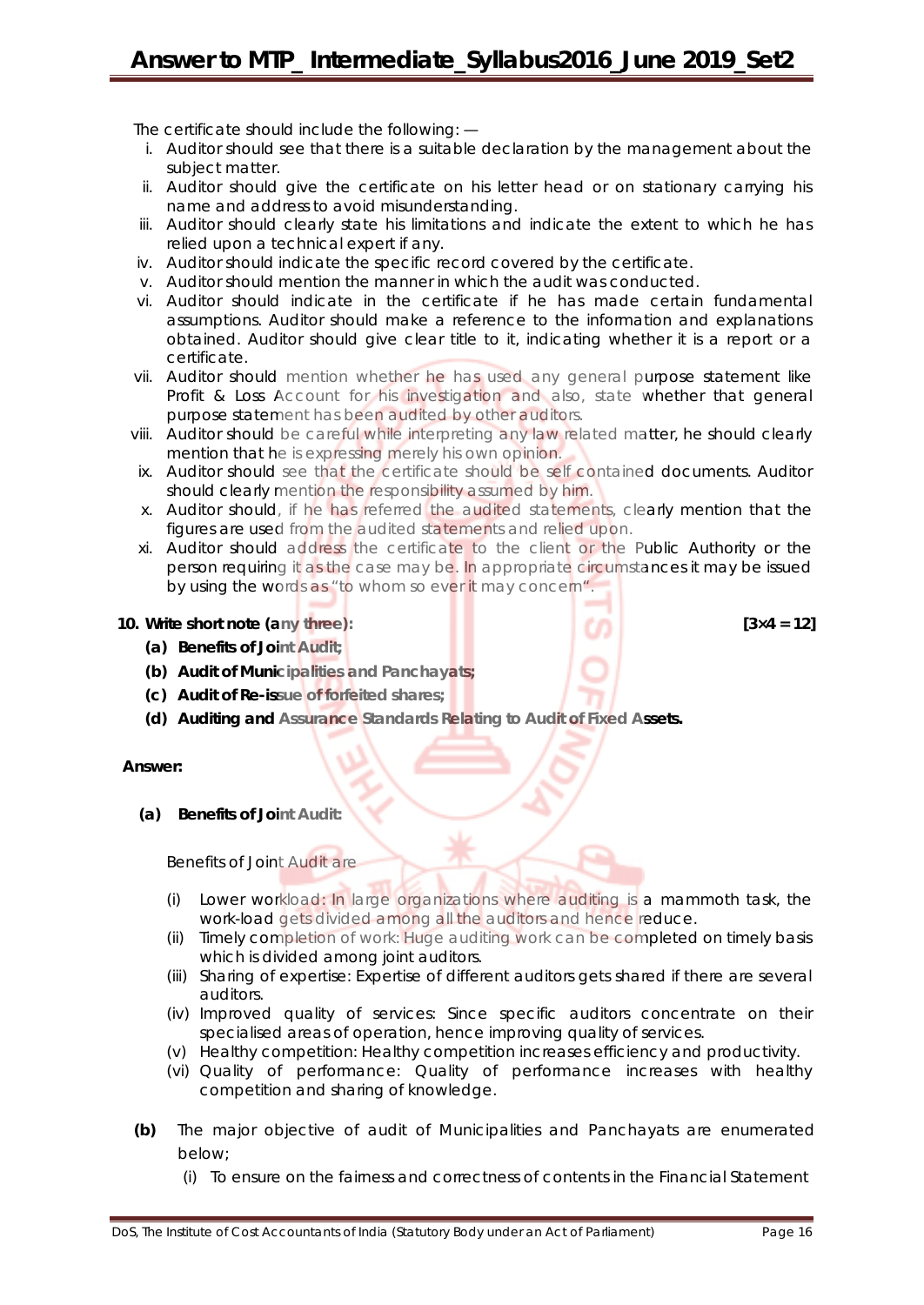- (ii) To report on adequacy of Internal control
- (iii) To ensure value of money is fully received on amount spent.
- (iv) To detect the frauds and errors.

The following points are to be considered necessary for carrying on audit of Municipalities and panchayats (Local Bodies);

- (i) To ensure that the expediters incurred conform to the relevant provision of the law and is in accordance with the financial Rules and regulation formed by the compliant authority.
- (ii) To encase that sanction is accorded by the competent authority either special or general.
- (iii) To encase that there is provision of funds for expenditure and is authorized by competent Authority.
- (iv) To ensure that where huge financial expenditure is made is run economically and is expected to contribute growth.

#### **(c) Audit of Re-issue of forfeited shares:**

- (i) The auditor should ascertain that the board of directors has the authority under the Articles of Association of the company to reissue forfeited shares. Check the relevant resolution of the Board of Directors.
- (ii) Vouch the amounts collected from persons to whom the shares have been allotted and verify the entries recorded from re-allotment. Auditor should check the total amount received on the shares including received prior to forfeiture, is not less than the par value of shares.
- (iii) Verify that computation of surplus amount arising on the reissue of shares credited to Capital Reserve Account and
- (iv) Where partly paid shares are forfeited for non-payment of call, and re-issued as fully paid, the reissue is considered as an allotment at a discount and compliance of the provisions is essential.
- **(d) Auditing and Assurance Standards Relating to Audit of Fixed Assets:**
	- 1. The term Property, plant and equipment in respect of those entities which are required to comply with the relevant Revised AS refers to such tangible items that:
		- (a) are held for use in the production or supply of goods or services, for rental to others, or for administrative purposes; and
		- (b) are expected to be used during more than one period.
	- 2. An asset can be classified as a Property, Plant, Equipment (PPE) or otherwise, depending upon the use to which it is put or intended to be put. For example, assets which are classified as PPE in one type of business may be considered as current assets in another. Similarly, the same asset may be classified differently in an entity at different points of time. The recognition of Property, Plant and Equipment should be done as per the principles laid down in the "relevant applicable AS".